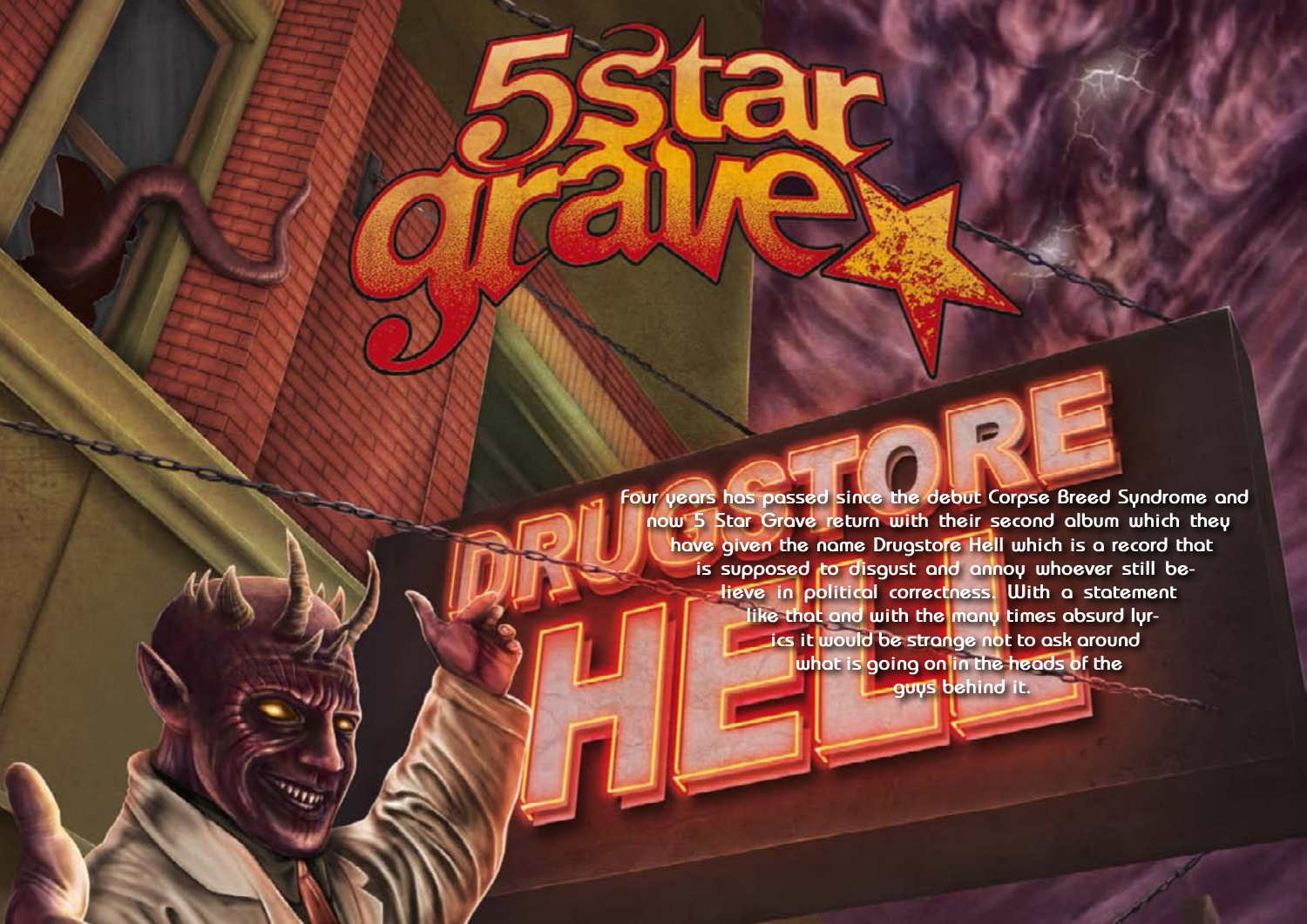written by daniel källmalm photo: davide luchino published on 14/7-2012

Claudio (Ravinale) the vocalist and Thierry (Bertone) the lead guitarist took their time to answer my questions, which not only was good of them to do but it also lead to some more info on life... And death. the band.

The name 5 Star Grave comes from a total disrespect of just about everything as Claudio explains.

to anything or anyone and in general don't give a damn fuck about morals, religions, politics and so on... Our name reflects this kinda attitude quite well, this is rock'n'roll and it's meant to be irreverent and excessive, a cocky smile against the seriousness of

- We laugh about the unlaugha-And this band is this archetype of ble, make fun out of people that what rock'n'roll is all about, not This means that we have at least one thing in common me and the band, the revelation that rock music is a bit of a laugh and not really meant to be taken too seriously.

die and suffer, don't show respect really caring about anything but doing what they themselves enjoys and likes. Claudio explains that they are not doing it to impress anyone and that the band is their beast, they have fun doing what they do and what they do is for the fun factor of it. They have been getting some rave reviews explains Claudio and that is rewarding and something they are proud of but in the end it is the fun of it and the rock'n'roll that matters.

- A drunken car crash between Rammstein, Carcass, Murderclassic rock'n'roll stuff like AC/ but also modern bands like dolls and so on. We've grown up listening to 80's bands like Slayer, Testament, Iron Maiden, Megadeth, WASP and so so, this is obviously a huge influence for us and always will be. The latest album by 5 Star Gra- chemistry work perfectly.

hol, women and blood. Thierry ve is called "Drugstore Hell" and however has a more conventional line of inspiration in form of Heart according to Claudio. a number of bands.

- We love horror punk bands about this record, each song has - There's nothing planned been rehearsed and recorded in an extremely natural way. We're writing songs just to have a good time, so of course we

- No fun, no rock'n'roll, no 5 Star Grave.

## **What Doesn't Kill You...**

What doesn't kill you only makes you more annoying is the opening statement in the release into text for this new album, but how does music that is made by like The Misfits, The Ramones, those more annoying sound? According to Thierry it is a bit of a DC, Guns'n'Roses, Hanoi Rocks, crossover.

80's attitude, modern elements and a lot of street attitude.

This of course means that it is an extreme crossover between punk, rock'n'roll, heavy metal and industrial and according to Claudio the inspiration is Alcothat is extreme metal from the

wanted to put on record something that we'd actually loved to listen to as well. That's also why there are so many influences in this record, each of us brings a little bit of everything to the melting pot making the whole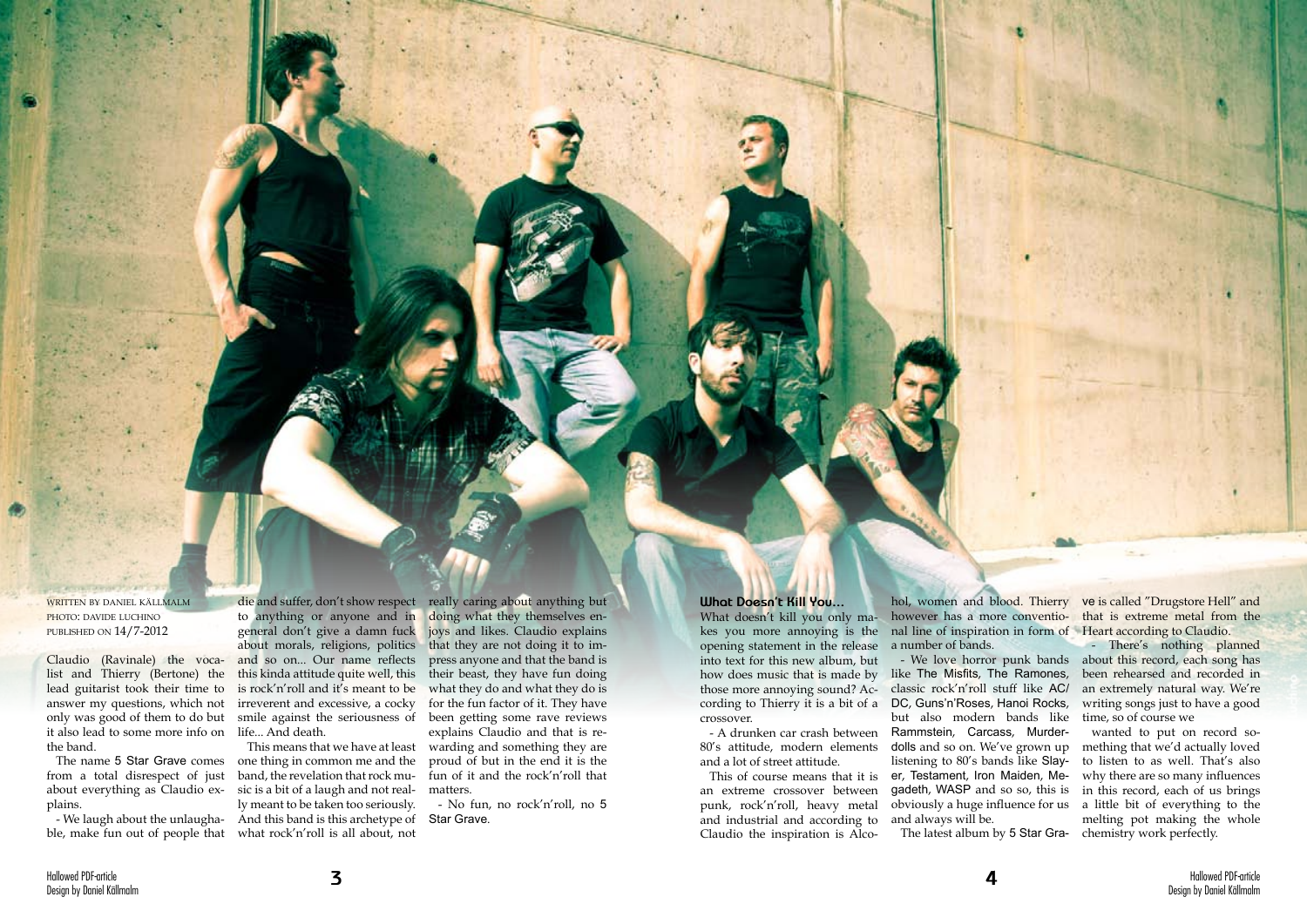Hallowed PDF-article Design by Daniel Källmalm

"Drugstore Hell" is the second album of 5 Star Grave and according to Thierry it is a natural evolution in comparison to the first album "Corpse Breed Syndrome".

- We evolved as persons and musicians, focused more on our music and managed to

write more straight to the point tracks, mixing all our different influences together in a better way avoiding being stuck in any particular music style.

And the music can be conside- very evident when when I ask the There is lot of death in the lyrical and song title content of this album, something that becomes guys about their favourite songs on the album.

red quite striking, another thing striking is the cover art which conveys a sense of humour and has a bit of classic rock'n'roll look to it. And according to Claudio it is a bit of an homage to the music they loved as kids.

- Alessandro (our guitar player) highlights from this album, says is responsible for all the artwork and graphics concerning this band, he conceived this particular cover as an homage to the 80's metal cover artworks we all loved as kids, it's quite 80's metal oriented and reflects damn well our love for those years.

## **Drugstore Hell, Continued...**

- Hum, I guess *Death Put A Smile On My Face*, *Love Affair With The Beast* and *Dead Girls Don't Say No* are my current with per-

- *Death Times Eleven* and *Love Affair With The Beast* are my favourite ones to play and listen to, says Thierry.

Claudio.

The album is one that lacks respect for many things and makes a laugh of things that by some are considered off limits for any kind of humour, I do not share such sentiments as I make fun of diseases that kills and compares music to those even though some might find it offensive but the reviews have been generally positive according to the guys, even to the degree that Claudio says he wants to have more negative reviews as he becomes pissed off by being liked by most. And Thierry explains that it is great, the reception by both fans and media.

- Most of the reviews are enthusiastic and kids really love the new songs, so we couldn't be more happy about it. It's rewarding to see that so many people appreciate our music even if we don't belong to any particular genre, this means that writing good songs

sonality and style without ca-Happy with the release? Did it ring about trends still pays off, if turn out the way they wanted? you're good at it.

For this album 5 Star Grave signed with Massacre Records, something that according to Thierry has led to an increase in people's interest for the band. According to him you still need a label to really make yourself heard in this world.

- For sure, a good label is necessary to promote your music in the best way possible. Let's say it's a good starting point to build our ly think about career on a higher level and to m e l o d i c increase our audience. The more d e a t h people listen to our music the bet-m e ter it is because they usually like what they hear, so at the moment is just a matter of spreading our music worldwide in the most comprehensive way possible.

So, are t h e y

Claudio says they are.

- Couldn't be more happy about it. This record truly represents our actual sound and our true spirit: since the beginning we wanted to have a very powerful sound with a very rock'n'roll edge to it and that's exactly what you get when you listen to our latest album. When people listen to bands with scream vocals immediate-

tal or stuff like that, but we've never been or wanted to be a death metal band at all. We're a modern and extreme rock'n'roll band and wanted to sound like the most powerful rock'n'roll band of the planet; thanks to Tobias and his huge production we finally achieved this goal.